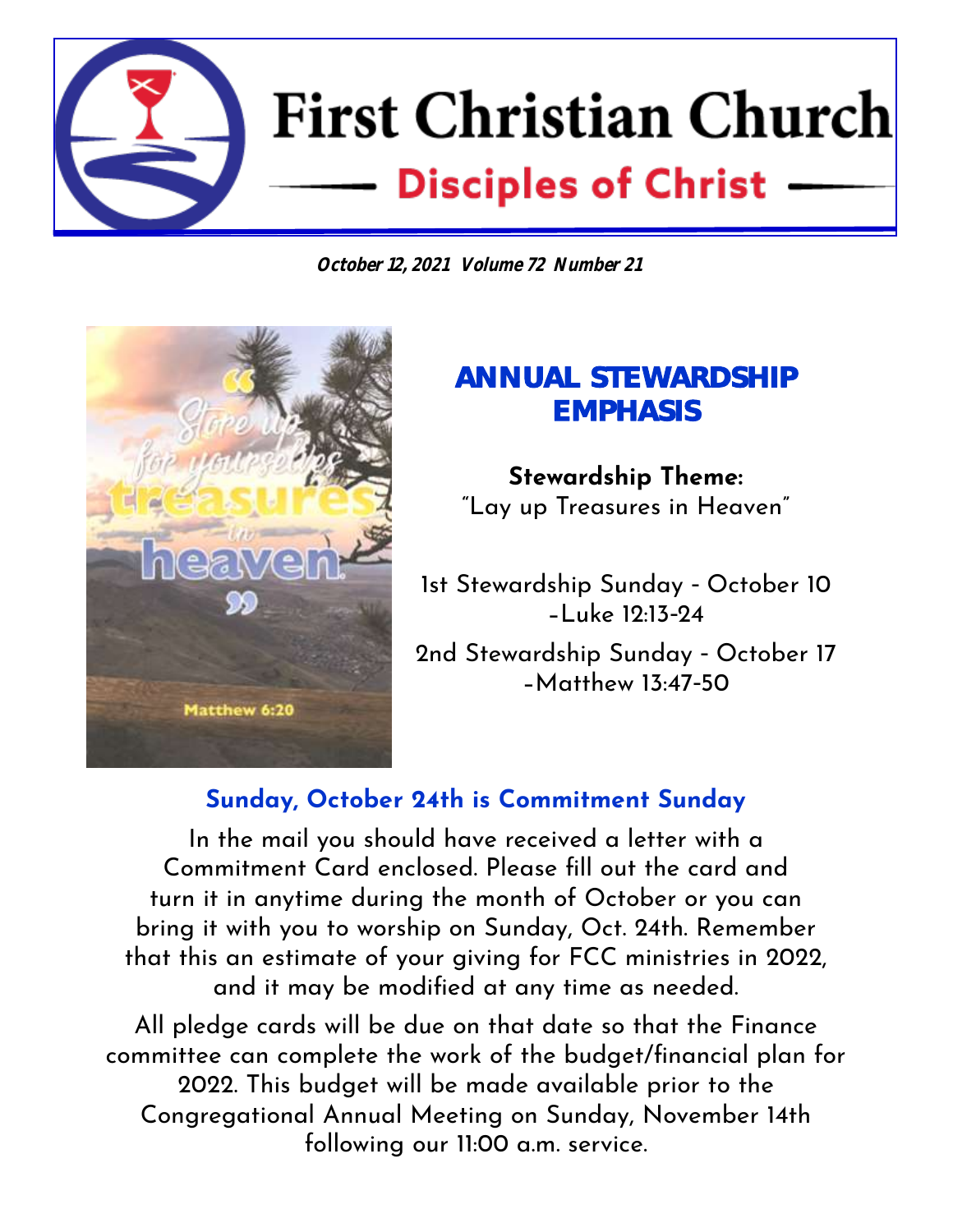

Greetings First Christian Church,

What a great Sunday we had on World Communion Sunday 10/3/21. I want to personally thank everyone who was involved in the fellowship meal. From the setting up and taking down of the tables and chairs, to the decorating, and the cooking and serving. It was a true model of how we need everyone to contribute to have a successful event. It was an illustration of the **church in action**. We had guests who were welcomed and made to feel like family. We had people who used their talents to teach, and sing, and serve. It was awesome, thank you.

Speaking of the Church in Action, I hope we are all looking for ways to involve people in ministry. I hope we are quick to spring to action in inviting people to Church with us. The greatest way to bring people to Christ and the Church is to sincerely care for people, treat them kindly, and invite them to be with you at church. We do not need some gimmick (like a prize in a crackerjack box). What we need to do is love people as Christ loved us. I pray we are quick to lend compassion and grace to those in need. This is the action of the church. If I was going to pick a possible theme for 2022 it would be: First Christian Church --A Church in Action.

So let me call us as a community of faith to Action. What Actions are we to be about? Prayer, Bible Study/Reading, Worship, Serving and Caring. These are the action points that will make FCC grow spiritual and otherwise. My prayer for FCC is that we would be characterized by:

> Love -- that is expressed in action and in deeds Forgiveness -- that is practiced and received Grace -- that is spread in generous supply Friendship -- that is without discrimination Acceptance - instead of judgment Valued -- instead of marginalized

Basically, everything that we experience every week at the table of Christ. These are the lessons of the table. Where all are welcome.

Love you

Pastor Greg

**Vol. 72, No. 21 Established 1949—**The Christian Evangel is published bi-weekly (except for holiday weeks) by the First Christian Church (Disciples of Crist): Brenda Harris, editor; Send address or email changes to First Christian Church, P.O. Box 4200, Abilene, Texas, 79608-4200; (325) 677-2186; Unsolicited articles may not be returned. Electronic and email submissions are strongly encouraged. The editor reserves the right to edit articles for grammar, spelling, length and content.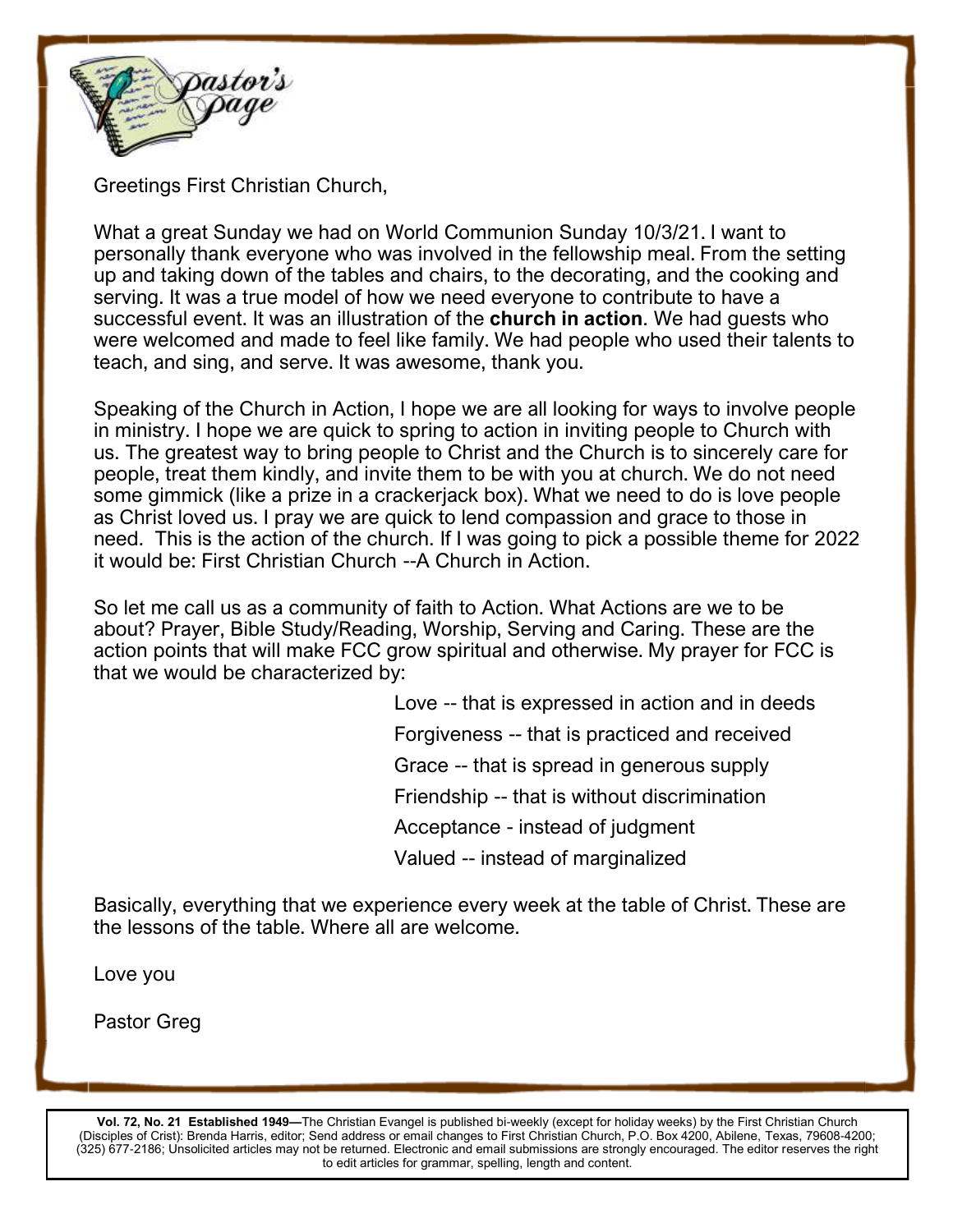# *PRAYER CONCERNS*

 **Christine Brockman,** health  **Jimmie K, Kennedy,** health **Johnnie Lou Boyd, after surgery recovery Robin McClure,** health concerns, nephew of Dot Laurence  **LuJeane Adcock,** health concerns, Mother of Tim Adcock **Scottie Myers,** health concerns, brother-in-law of Sindi Whitworth  **Bob Milstead, Jr.,** health concerns, son of Bob & Jane Milstead **Dusty Green,** husband of Gloria Green  **Sandy Clay & Jill Powell,** sisters-in-law of Cathy Clay **Home Centered Members & Friends Our Military Families & Friends**

\*\*\*\*\*Rebecca Johnson, (Odessa) passed away on Saturday, October 2nd. Rebecca was a friend of Greg & Judy Morris. Please remember the family & friends in prayer.



**October is Pastor Appreciation Month** Remember to let Pastor Greg know how much he is appreciated!

#### **RALPH N. HOOKS SCHOLARSHIP FUND**

 First Christian Church has been blessed to be named the administrator of the Ralph N. Hooks Scholarship Fund. The fund was established under the Will of Elizabeth Ann Hooks, daughter of Ralph and Nelle Hooks.The Hooks were longtime members of FCC.

 The fund is to be used for two purposes: first, "primarily as a scholarship fund . . . providing scholarships for members of the church to attend McMurry University and/or Texas Christian University" and secondly, "for providing funds to compensate interns employed by the church in its summer intern program".

 This gift is a huge blessing and has the potential to be a major outreach program for FCC for years. The church will be able to positively impact the lives of generations of students as they begin their journey toward higher education.

Contact the church office for application information.



**COFFEE TIME**

every Thursday at 9:30 a.m. the men meet here at the church for a time of coffee & fellowship. (Disciples Men Fellowship sponsored)



"Random Acts of Kindness" Meal will be served by Jane Hurley, Judi Chaney and Linda Holmes Ya'll Come!

**Come Join the FUN!!**

**FUNTIMERS 65+**  or anyone who wants to hang out with us!

**Funtimers meet on Thursdays from 1:00—3:30pm**  here at the church for a time of playing board games, dominos, card games and laughter!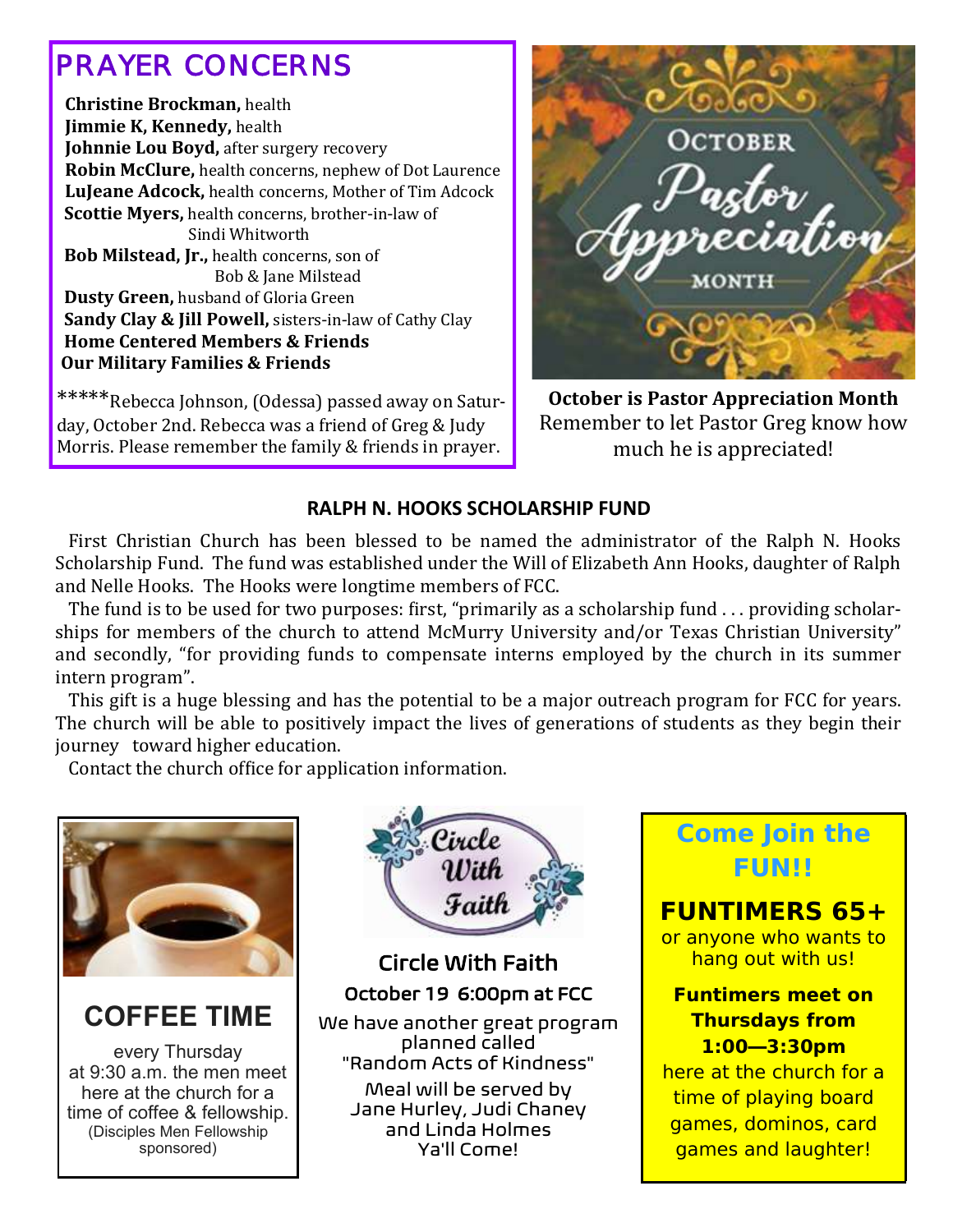



5125 Antilley Road ~ Abilene, TX 79606 www.fccabilenetx.com ~ 325-677-2186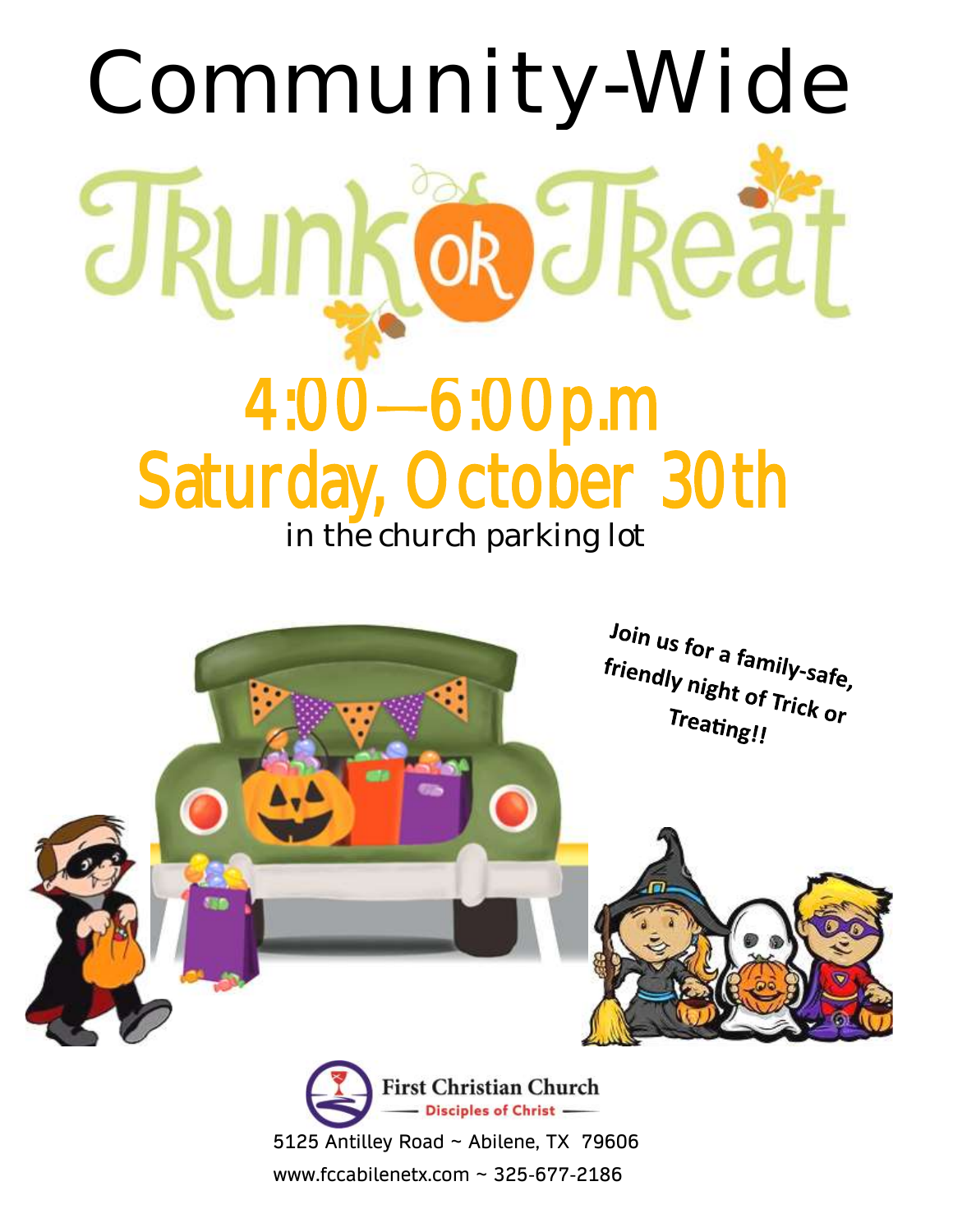

## **Candy & Volunteers Needed for Community-Wide Event:**

Candy donations needed for Trunk-or-Treat on **Saturday, October 29! Adult and Youth Volunteers are also needed to provide decorated trunks and tailgates. Sign-up sheets are on the hall bulletin board.**

Contact **Cindy Brown** if you have any questions.

| First Christian Church - Abilene  |                            |
|-----------------------------------|----------------------------|
| Offering & Budget Report          |                            |
| WEEK ENDING: October 3, 2021      | \$3,011.48                 |
| WEEK ENDING: October 10, 2021     | $\frac{1}{2}$<br>12,528.54 |
|                                   |                            |
| THIS MONTH TO DATE: October, 2021 | \$15,540.02                |
| YEAR TO DATE OFFERINGS:           | \$261,550.66               |
| * * * * * * * * *                 |                            |
| DEPOSITS THROUGH Sept. 30, 2021   | \$244,773.14               |
| <b>DISBURSEMENTS THROUGH</b>      |                            |
| Sept. 30, 2021                    | \$210,577.24               |
| EXCESS (DEFICIT)                  | 34,195.90<br>$\mathcal{S}$ |



I wish to thonk First Christim Church for the Rollh N. Hooks Scholarship Fund. This will do # (ond wo) +ovaris helfind me finish my education and Parsue my coreer

Sincerell DONIEL MCCrofy



### **BOBS Volunteers Needed**

(BOBS –Breakfast On Beech Street)

The First Christian Church BOBS team that serves on the Second Tuesday of each month is needing volunteers. We are short a couple of helpers and it's hard working with only 4 of us! We arrive at BOBS around 5:30am and leave around 7:30am after we prepare and serve breakfast and clean up. Barbara Hart

If you can help call 325-668-1509 or email hart34@suddenlink.net Thanks for your help!!